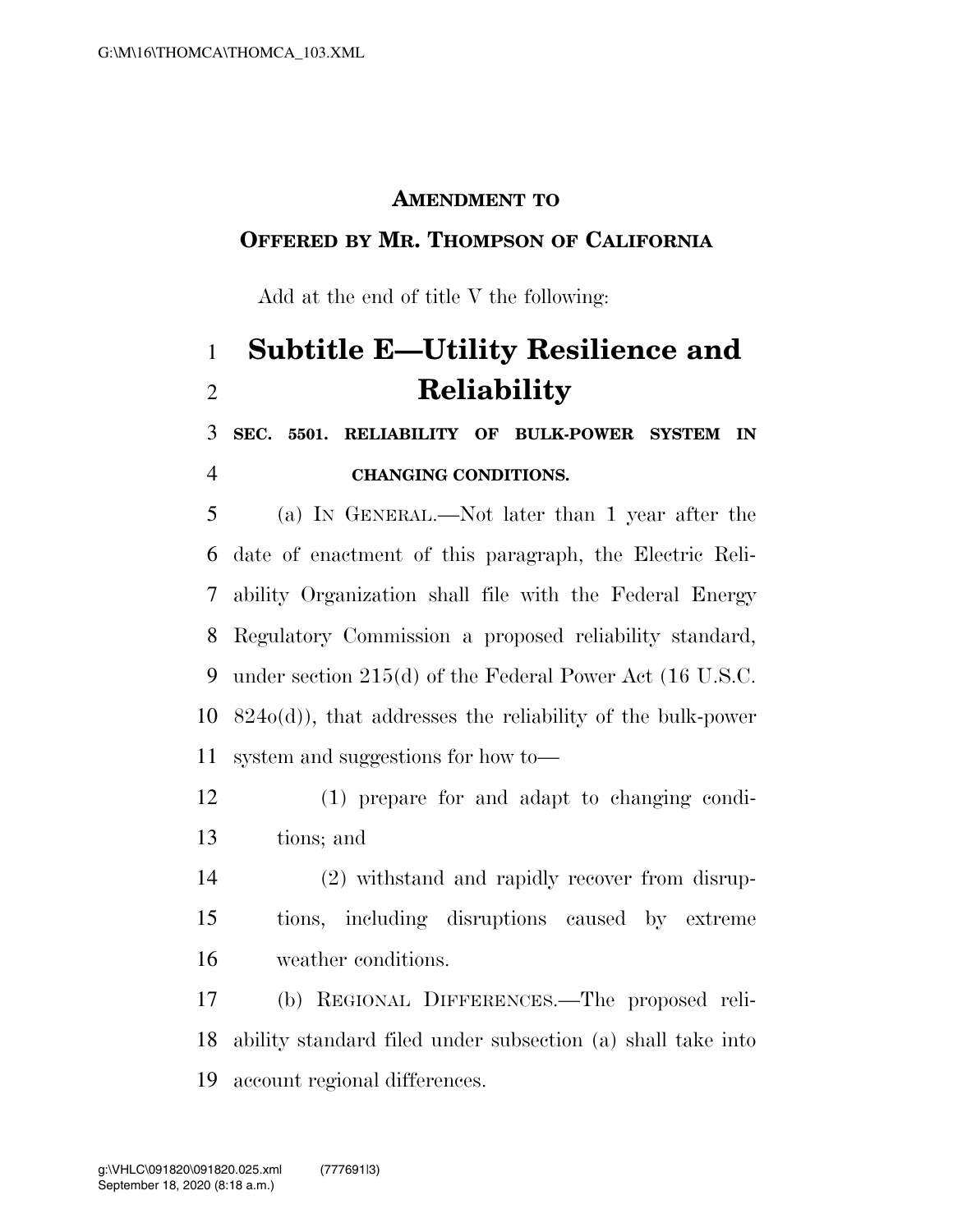(c) DEFINITIONS.—In this section, the terms ''bulk- power system'', ''Electric Reliability Organization'', and ''reliability standard'' have the meanings given those terms in section 215 of the Federal Power Act (16 U.S.C. 824o).

### **SEC. 5502. ELECTRIC GRID RESILIENCE EDUCATION PRO-GRAM.**

 (a) IN GENERAL.—Not later than 1 year after the date of enactment of this section, the Secretary of Energy shall establish a program to provide information and rec- ommendations to States and electric utilities on how to improve the resilience of electric grids in regards to cli-mate change and extreme weather events.

 (b) ELECTRIC UTILITY DEFINED.—In this section, the term ''electric utility'' has the meaning given such term in section 3 of the Federal Power Act (16 U.S.C. 796).

 **SEC. 5503. REPORT ON PLANNED ELECTRIC POWER OUT- AGES DUE TO EXTREME WEATHER CONDI-TIONS.** 

 Not later than 1 year after the date of enactment of this section, the Secretary of Energy shall submit to Congress a report, and publish such report on the website of the Department of Energy, that provides recommenda-tions on how to minimize the need for, effects of, and du